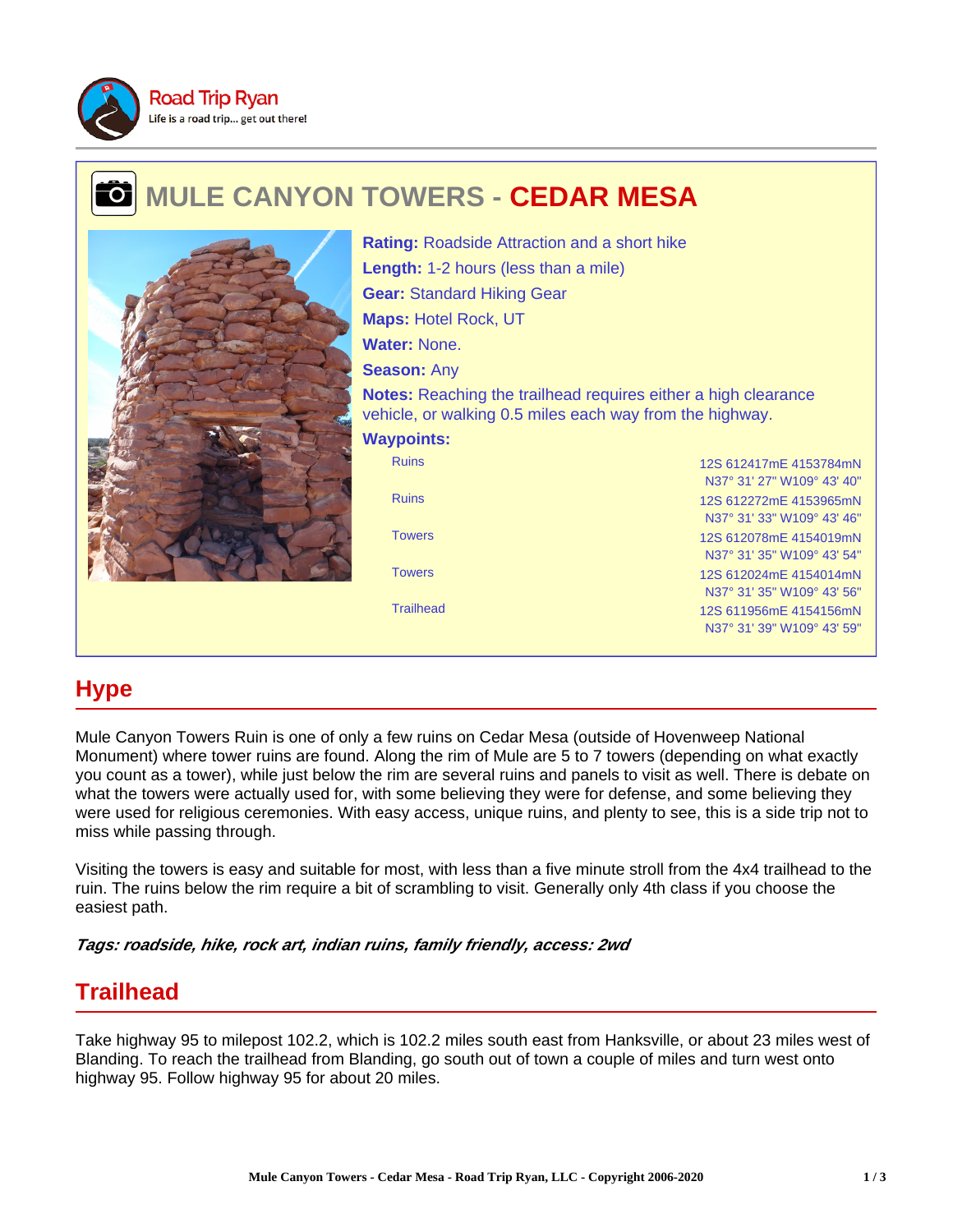A gate and side road on the south side of the road lead to the ruins. From the highway to the ruins is about 0.5 miles, but very rough, with several slickrock steps that will likely stop low clearance vehicles. Parking at the gate and walking the road is a good option for those with low clearance vehicles.

Note: About a mile west at mile post 101.3 there is a paved parking area and pit toilet on the north side of the road that visits the Mule Canyon Ruins. These are suitable for all, and don't require any hiking to visit. Worth the visit, though the towers are in my opinion much more interesting.

### **Route**

#### **Rock Art and Historic Site Etiquette**

Rock art and historic sites are fragile, non-renewable cultural resources that, once damaged, can never be replaced. To ensure they are protected, please:

- Avoid Touching the Petroglyphs: Look and observe, BUT DO NOT TOUCH!
- Stay on the Trails: Stay on the most used trails when visiting sites, and don't create new trails or trample vegetation.
- Photography and Sketching is Allowed: Do not introduce any foreign substance to enhance the carved and pecked images for photographic or drawing purposes. Altering, defacing, or damaging the petroglyphs is against the law -- even if the damage is unintentional.
- Pets: Keep pets on a leash and clean up after them.
- Artifacts: If you happen to come across sherds (broken pottery) or lithics (flakes of stone tools), leave them where you see them. Once they are moved or removed, a piece of the past is forever lost.

### **Visiting the Tower (5 minutes)**

From the trailhead, follow the old road/trail a few minutes to the rim of Mule. The towers are visible both to the left and right, with the most well preserved towers being the closest. An old unmarked grave and spring are also visible right at the head of the canyon.

### **Visiting the Ruins Below the Rim**

Before visiting the ruins below the rim, walk the right (south) rim a few minutes to get a good view of where the ruins are on the north side of the canyon.

Getting down the first level is the hardest. On the north side of the canyon, near the closest tower to the head of the canyon, is a scramble down spot with a pile of rocks at the bottom. This is class 4, and easy with a spot, but make sure you are comfortable coming back up the same way.

Once down the first level, there are ruins immediately at the bottom of the down climb. To visit the other ruins, work down the loose social trail one level and follow it down canyon to many other good ruins and panels.

Return the same way, or there is an elegant route out by going up a level from the biggest ruin and traversing up canyon and out a weakness on a corner. (a few cairns, easy to find from below)